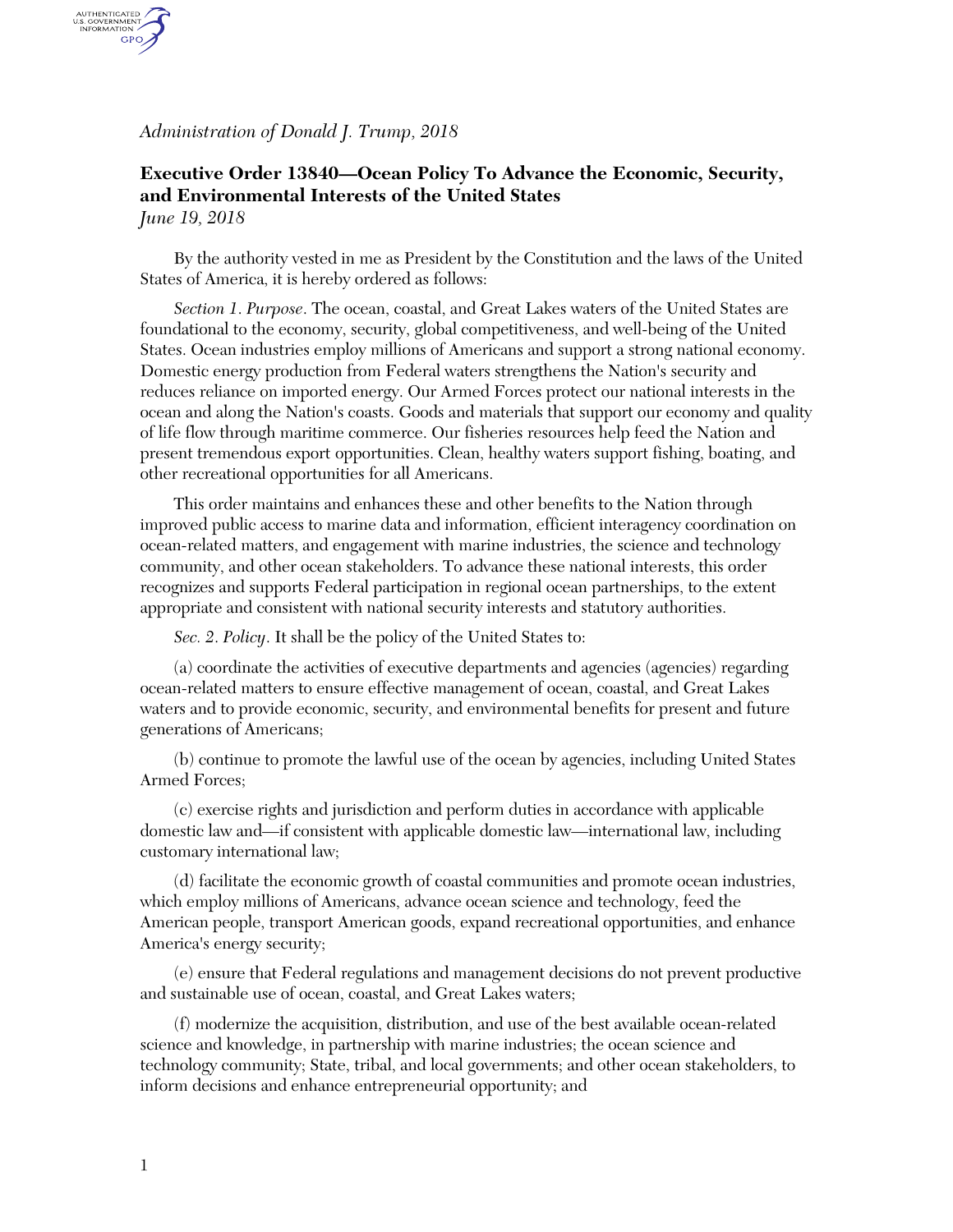(g) facilitate, as appropriate, coordination, consultation, and collaboration regarding ocean-related matters, consistent with applicable law, among Federal, State, tribal, and local governments, marine industries, the ocean science and technology community, other ocean stakeholders, and foreign governments and international organizations.

*Sec. 3*. *Definitions*. For the purposes of this order, the following definitions apply:

(a) "Ocean-related matters" means management, science, and technology matters involving the ocean, coastal, and Great Lakes waters of the United States (including its territories and possessions), and related seabed, subsoil, waters superadjacent to the seabed, and natural resources.

(b) "Regional ocean partnership" means a regional organization of coastal or Great Lakes States, territories, or possessions voluntarily convened by governors to address crossjurisdictional ocean matters, or the functional equivalent of such a regional ocean organization designated by the governor or governors of a State or States.

*Sec. 4*. *Interagency Coordination*. (a) To ensure appropriate coordination by Federal agencies on ocean-related matters, there is hereby established the interagency Ocean Policy Committee (Committee).

(i) The Committee shall consist of the following:

(1) The Chairman of the Council on Environmental Quality (CEQ) and the Director of the Office of Science and Technology Policy (OSTP), who shall serve as Co-Chairs;

(2) The Secretary of State, Secretary of Defense, Attorney General, Secretary of the Interior, Secretary of Agriculture, Secretary of Commerce, Secretary of Transportation, Secretary of Energy, Secretary of Homeland Security, Administrator of the Environmental Protection Agency, Director of the Office of Management and Budget, Administrator of the National Aeronautics and Space Administration, Director of the National Science Foundation, Director of National Intelligence, Chairman of the Joint Chiefs of Staff, Under Secretary of Commerce for Oceans and Atmosphere, Assistant Secretary of the Army (Civil Works), and Commandant of the Coast Guard;

(3) The Assistants to the President for National Security Affairs, Homeland Security and Counterterrorism, Domestic Policy, and Economic Policy;

(4) A representative from the Office of the Vice President designated by the Vice President; and

(5) Such other officers or employees of the Federal Government as the Co-Chairs may from time to time designate.

(b) The Co-Chairs, in coordination with the Assistants to the President for National Security Affairs, Homeland Security and Counterterrorism, Domestic Policy, and Economic Policy, shall regularly convene and preside at meetings of the Committee, determine its agenda, and direct its work, and shall establish and direct subcommittees of the Committee as appropriate. The Committee shall, as appropriate, establish subcommittees with responsibility for advising the Committee on matters pertaining to ocean science and technology and oceanresource management.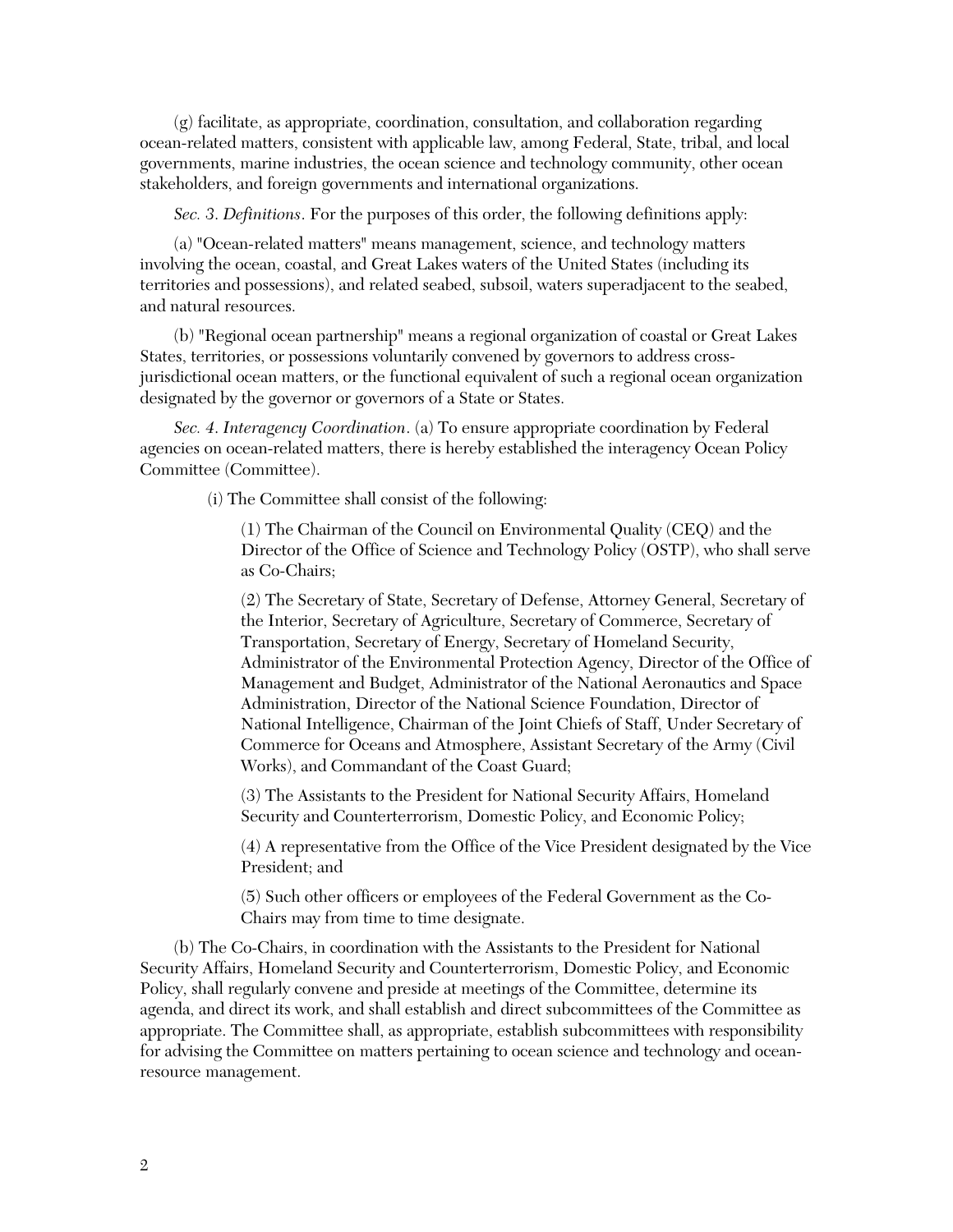(i) Committee members may designate, to perform their Committee or subcommittee functions, any person who is within their department, agency, or office who is:

(1) a civilian official appointed by the President;

(2) a member of the Senior Executive Service or the Senior Intelligence Service;

(3) a general officer or flag officer; or

(4) an employee of the Office of the Vice President.

(ii) Consistent with applicable law and subject to the availability of appropriations, OSTP or CEQ shall provide the Committee with funding, including through the National Science and Technology Council pursuant to title VII, section 723 of the Consolidated Appropriations Act, 2018 (Public Law 115–141), or any successor provision, or through the Office of Environmental Quality pursuant to the Office of Environmental Quality Management Fund, 42 U.S.C. 4375. OSTP or CEQ shall, to the extent permitted by law and subject to the availability of appropriations, provide administrative support as needed to implement this order.

(iii) The Committee shall be administered by an Executive Director and such fulltime staff as the Co-Chairs recommend.

*Sec. 5*. *Functions*. To implement the policy set forth in section 2 of this order, the Committee shall, to the extent permitted by law:

(a) provide advice regarding policies concerning ocean-related matters to:

- (i) the President; and
- (ii) the head of any agency who is a member of the Committee;

(b) engage and collaborate, under existing laws and regulations, with stakeholders, including regional ocean partnerships, to address ocean-related matters that may require interagency or intergovernmental solutions;

(c) coordinate the timely public release of unclassified data and other information related to the ocean, coasts, and Great Lakes that agencies collect, and support the common information management systems, such as the Marine Cadastre, that organize and disseminate this information;

(d) coordinate and inform the ocean policy-making process and identify priority ocean research and technology needs, to facilitate:

(i) the use of science in the establishment of policy; and

(ii) the collection, development, dissemination, and exchange of information between and among agencies on ocean-related matters;

(e) coordinate and ensure Federal participation in projects conducted under the National Oceanographic Partnership Program through the Committee's members, as appropriate, to maximize the effectiveness of agency investments in ocean research; and

(f) obtain information and advice concerning ocean-related matters from:

(i) State, tribal, and local governments; and

(ii) private-sector entities and individuals.